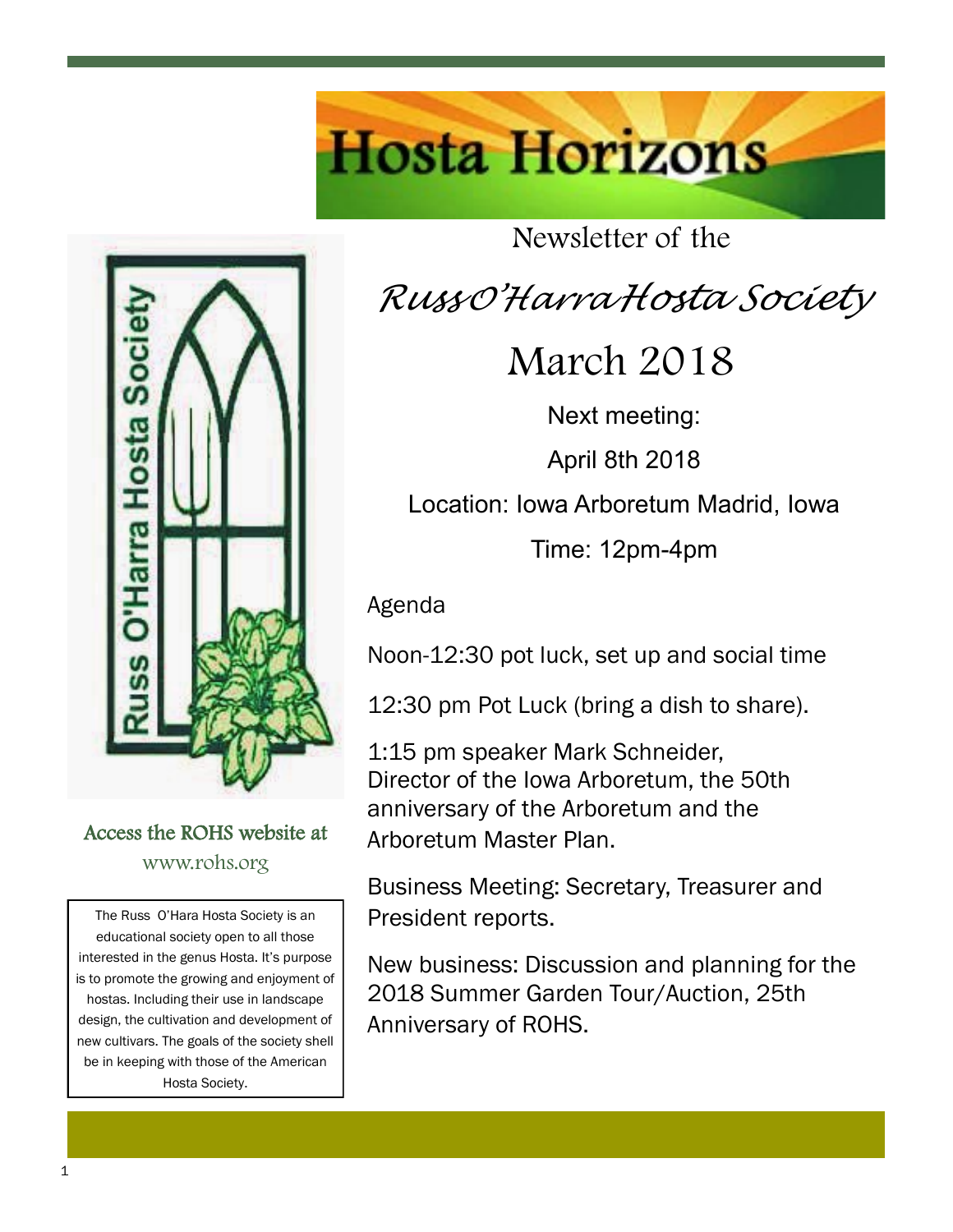### ROHS Officers

Janann Abels, President

308 SE 4th St Ogden, IA 50212 Janannro@netins.net 515-275-2405

Gary Garles, Ex-officio

2110 4th Ave S.E. Altoona, IA 50009 Gary\_Garles@boblenclandscaping.com 515-313-6841

### Vacant,

#### Vice President

David Dettmann, Treasurer 122 Blue Gill Court Pella, IA 50219 bdd5097@yahoo.com 641-627-5097

Marilyn Gleim, Secretary

14286 141st Street Dawson, IA 50066 gliemdm@msn.com 515-465-4407

Anne Lynam, Newsletter Editor 6589 SE 6th Ave

Des Moines, IA 50327 parkk65@mchsi.com 515-265-0017

Donna Miller, Hospitality Co-Chair

1101 Walnut Avenue Creston, IA 50801 jpdm@coonvalleytelco.com 641-345-2821

Lisa Swanson, Hospitality Co-Chair

118 Jackson Street Orient, IA 50858 Lisa swanson@yahoo.com 641-337-56005

2018 ROHS Summer Garden Tour/Auction Ideas are not fully developed, but a concept for a Shade and sun garden tour plus Van Wyk Recovery Auction Part 2. Dates and location (Knoxville area) are being explored. Hopefully details will be arranged and confirmed in time to be shared at the spring meeting.

2018 is the 25th Anniversary of the Russ O'Harra Hosta Society!

We would like to celebrate this milestone with a meaningful and fun experience. Remembering our heritage, charter founders, historical events, members and the genus hosta and it's status as the friendship plant.

ROHS President Janann Abels and Treasurer David Dettmann met for some preliminary brainstorming of possibilities and are continuing to do research for the anniversary. As the hosta "Radio Waves" (introduced by ROHS member Greg Johnson) would say, "Stay tuned!"

2018 Midwest Regional Hosta Society "Hosta's Play in Peoria" will be held July 12-14 in Peoria, IL.

The MRHS event includes 2 full days of self-driven tours of wonderful gardens, plant auction, 2 banquests, hosta show, judges clinic, and an optional excursion & BBQ to Hornbaker **Gardens** 

Convention speakers:

Glenn Herold "Hostas thru the Ages" Jack Barta "What works for Me" Josh Speece "Miniature hostas" Rob Mortko "New Plants Coming to Market" Tom Micheletti "An Overview of Hosta Species"

Registration:

Cost is \$165/person for the full experience. Registrations paid by May 31 will be entered into a drawing for 2 free (reimbursed) registrations.

Please see the website ([www.Midwesthostasociety.org\)](http://www.midwesthostasociety.org/) for registration forms, garden tours, hotel, schedule, and other details.